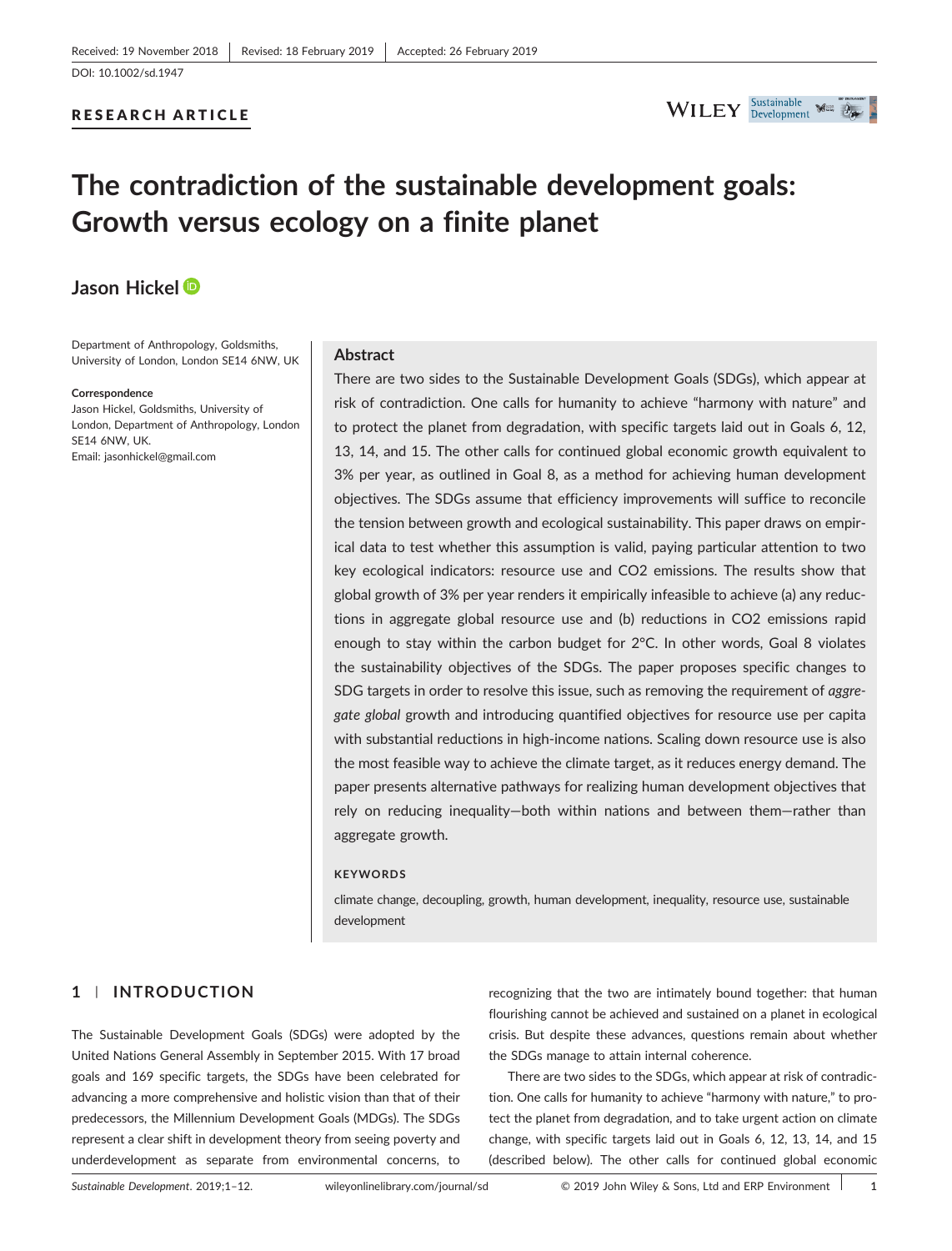**2** WILEY-Sustainable was  $\frac{1}{2}$ 

growth at existing levels or higher through 2030, as outlined in Goal 8, on the assumption that growth is necessary for human development and the eradication of poverty and hunger (as in Goals 1, 2, 3, and 4; described below). A number of studies have commented on the tension between the sustainability and growth objectives of the SDGs. Gupta and Vegelin (2016) noticed that the SDGs embody "trade‐offs in favour of economic growth over social well‐being and ecological viability." Pongiglione (2015) suggests that such contradictions should be resolved by prioritizing human development goals that are compatible with and indeed even facilitate sustainability objectives. Hajer et al. (2015) call for the SDGs to start with a firm commitment to respecting planetary boundaries and seek to achieve human development within those limits, following the "safe and justice operating space" model.

This paper adds to the literature by assessing the tension between the growth and sustainability objectives in quantified terms, to determine whether it is in fact feasible to pursue them both. Can we achieve the growth demanded by Goal 8 while at the same time feasibly upholding the SDGs' commitments to sustainability? The paper focuses on two key ecological indicators: resource use and greenhouse gas emissions. With respect to resource use, the SDGs assume that we can decouple GDP from resource use such that the global economy can continue to grow while environmental impact declines to sustainable levels. With respect to greenhouse gas emissions, the SDGs assume that the global economy can continue to grow while emissions decline fast enough to stay within the carbon budget for 2°C warming over pre-industrial levels, as per the Paris Agreement. I test these assumptions against extant empirical evidence to determine whether they are robust enough to form the basis of international policy.

The results indicate that the growth Goal—as presently formulated —is not compatible with the sustainability objectives of the SDGs, given existing data and empirical models. The paper concludes by proposing specific changes to the SDGs in order to resolve this contradiction while presenting alternative pathways for realizing human development objectives that rely on equity—both within nations and between them—rather than aggregate growth.

## **2** | **THE TWO SIDES OF THE SDGS**

The preamble to the SDGs recognizes that "Natural resource depletion and adverse impacts of environmental degradation, including desertification, drought, land degradation, freshwater scarcity, and loss of biodiversity, add to and exacerbate the list of challenges which humanity faces." To address this crisis, the text affirms that "economic, social, and technological progress" must occur "in harmony with nature." It envisages "a world in which … consumption and production patterns and use of all natural resources—from air to land, from rivers, lakes and aquifers to oceans and seas—*are sustainable* … One in which humanity lives *in harmony with nature* and in which wildlife and other living species are protected." It affirms that "planet Earth and its ecosystems are our common home," and promises to "ensure the lasting

protection of the planet and its natural resources." It sets out "*to protect the planet from degradation*," and "to *conserve and sustainably use* oceans and seas, freshwater resources, as well as forests, mountains, and drylands and to protect biodiversity, ecosystems, and wildlife … tackle water scarcity and water pollution, to strengthen cooperation on desertification, dust storms, land degradation, and drought." [emphases added].

Five of the 17 goals deal directly with sustainability. Goal 6: "Ensure availability and sustainable management of water and sanitation for all." Goal 12: "Ensure sustainable consumption and production patterns," with Target 12.2 being particularly important: "By 2030, achieve sustainable management and efficient use of natural resources." Goal 13: "Take urgent action to combat climate change and its impacts." Goal 14: "Conserve and sustainably use the oceans, seas, and marine resources for sustainable development." Goal 15: "Protect, restore, and promote sustainable use of terrestrial ecosystems, sustainably manage forests, combat desertification, and halt and reverse land degradation and biodiversity loss." I refer to these collectively as the "sustainability objectives" of the SDGs.

At the same time, the SDGs call for a significant increase in the size of the global economy. This is clearest in Goal 8. Target 8.1 reads: "Sustain per capita economic growth in accordance with national circumstances and, in particular, at least 7% gross domestic product growth per annum in the least developed countries," as measured by "annual growth rate of real GDP per capita." Target 8.2 adds: "Achieve higher levels of economic productivity," as measured by "annual growth rate of real GDP per employed person." Target 9.2 indicates that this growth should be primarily industrial: "Promote inclusive and sustainable industrialization and, by 2030, significantly raise industry's share of employment and gross domestic product in line with national circumstances, and double its share in least developed countries."

We can quantify Target 8.1. In the years between the end of the financial crisis in 2010 and the publication of the SDGs in 2015, world GDP per capita grew at an average of  $1.85\%$  per year.<sup>1</sup> Following the language of Target 8.1, let us assume that the SDGs aim to sustain this rate of growth from 2015 to 2030. At this rate, global GDP per capita would increase 32% by 2030. To get a sense for what the size of the global economy would be in 2030 at this rate, we have to account for population growth. According to the United Nations, global population is projected to grow from 7.2 billion in 2015 to 8.5 billion in 2030, $2$  at an average rate of 1.11% per year over the period. To sustain *per capita* growth of 1.85%, then, the GDP needs to grow at 2.96% per year. At this rate, the global economy would expand 55% by 2030.

Yet Target 8.1 goes beyond simply maintaining the present rate of global GDP growth. In least developed countries (LDCs), the goal is to *increase* annual GDP growth and maintain it at a minimum of 7% per year. This represents an additional 1.73% annual growth in LDCs on top of their 2010–2014 average. If we add this additional LDC growth

<sup>&</sup>lt;sup>1</sup>The timeframe here is the 4 years from the end of 2010 to the end of 2014. All GDP-related figures are derived from World Bank data, in constant 2010 US\$.

<sup>&</sup>lt;sup>2</sup>United Nations, "UN projects world population," 2015.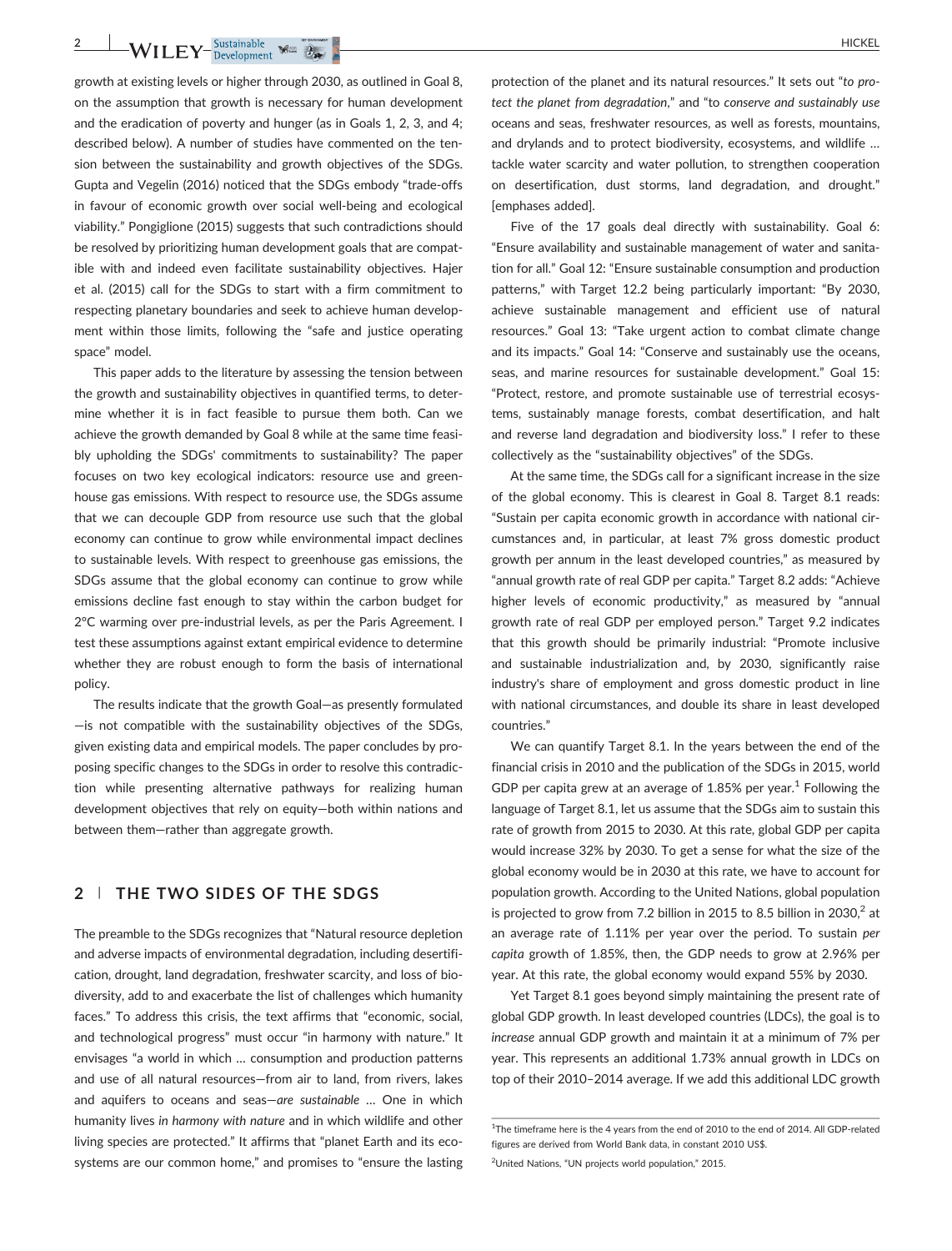HICKEL **3**

requirement to the 2.96% baseline global growth required by Target 8.1, this translates into aggregate global GDP growth of 3% per year. In what follows, I will use this figure as the specific expression of Target 8.1.

There is no rationale given for why the SDGs promote increasing industrial growth (Esquivel, 2016). The document does not specify whether it is an end in itself, or a means to an end. The assumption seems to be—although this is never articulated—that industrial growth is necessary for achieving human development. The SDGs are committed to ending poverty (Goal 1), ending hunger (Goal 2), ensuring health and promoting well-being (Goal 3), and improving access to education (Goal 4). Szirmai (2015) suggests that Goals 8 and 9 were included as a reaction to the criticism that the MDGs lack a theoretical foundation for how to achieve the development goals (the assumed link between growth and human development is employment: Target 8.5 implies that growth should create more jobs). But this move has not helped matters much, and indeed introduces another problem. In their review of the SDGs, the International Council for Science and International Social Science Council (2015) finds that the SDGs lack theoretical grounding and suffer from internal contradictions between development and sustainability, although they do not specify the latter.

Let us leave aside for now the question of whether GDP growth is in fact necessary for human development—that is, whether it is a meaningful and efficient way of reducing poverty and hunger and of improving human well-being. I will return to this in the concluding discussion. The more immediate matter is a straightforward empirical question: whether it is possible to achieve 3% annual global GDP growth through 2030, as Goal 8 demands, while at the same time upholding the SDGs' commitment to the sustainability objectives, specifically (a) achieving sustainable use of natural resources and (b) reducing greenhouse gas emissions rapidly enough to keep us within the carbon budget for 2°C. I will examine these in turn.

## **3** | **IS GOAL 8 COMPATIBLE WITH SUSTAINABLE RESOURCE USE?**

Goals 6, 12, 14, and 15 all have to do with resource use in various dimensions, but here, I will focus on the all‐encompassing objective represented in Target 12.2: "By 2030, achieve sustainable management and efficient use of natural resources," as measured by "material footprint, material footprint per capita, and material footprint per GDP."

Material footprint is a measure of resource use that covers all of the resources consumed by a nation (metals, fossil fuels, biomass, and construction materials), including the upstream resources involved in producing and shipping imported goods (Gutowski, Cooper, & Sahni, 2017; Wiedmann et al., 2015). Although material footprint is not a direct indicator of ecological pressure, a robust proxy (Krausmann et al., 2009, p. 2703). Van der Voet, van Oers, and Nikolic (2004) find that there is a high degree of correlation (0.73) between material throughput and ecological impacts. In this sense, material footprint is

an important indicator of pressure on marine ecosystems (Goal 14) and terrestrial ecosystems (Goal 15).

Material footprint per GDP is an indicator of resource efficiency. Higher resource efficiency means more GDP extracted per unit of material resources. Target 8.4 states: "Improve progressively, through 2030, global resource efficiency in consumption and production and endeavour to decouple economic growth from environmental degradation, in accordance with the 10‐year framework of programmes on sustainable consumption and production, with developed countries taking the lead." The SDGs rely on this objective to reconcile the tension between economic growth and ecological sustainability.

The SDGs offer no quantified target for resource efficiency, and do not specify what a sustainable level of material footprint might be.<sup>3</sup> The supplementary material to Goal 12 clarifies that achieving sustainability requires "reducing resource use," but without indicating by how much. The scholarship on this question is still limited, but a clear consensus is emerging. Dittrich, Giljum, Lutter, and Polzin (2012) initially proposed 50 billion tons per year as a planetary boundary for material footprint, with a per capita limit of 8 tons per year by 2030. The figure of 50 billion tons has also been adopted by Hoekstra and Wiedmann (2014) in a high‐profile study, as well as by the UN Environment Programme's International Resource Panel (2014), which recommends a per capita target of 6–8 tons per year by 2050. Bringezu (2015) offers further justification for 50 billion tons and suggests a per capita target of 3–6 tons by 2050. Bringezu proposed a quantified potential sustainability corridor for the SDGs, but it was not included in the final draft of the goals.

Regardless of the target we might choose, the objective of reducing material footprint by any amount requires a dramatic reversal of present trends. Material footprint has been rising on a steady trajectory over the past century of recorded data (Giljum, Dittrich, Lieber, & Lutter, 2014; Krausmann et al., 2009), and reached 87 billion tons in 2015. $4$  On a per capita basis, the majority of this overshoot is due to consumption in high‐income nations (~27 tons per person per year). As for material footprint per GDP, there was a period of relative decoupling from 1980 to 2002: material footprint grew by 1.78% per year, which was slower than the rate of global GDP growth (2.9% per year).<sup>5</sup> Using the formula ( $Δ$  Efficiency =  $Δ$  Output/ $Δ$  Input), this represents relative decoupling of 1.11% per year. But during the period 2002 to 2013, the relationship changed. Material footprint growth accelerated to 3.85% per year, outstripping the growth rate of GDP (2.93% per year).<sup>6</sup> In other words, the material efficiency of the world economy has been worsening in the 21st century, not improving.

This represents a problem for the SDGs. If the resource efficiency trends of the 21st century continue, the call in Target 8.1 for 3% annual global GDP growth will drive material footprint up from

<sup>&</sup>lt;sup>3</sup>Nor does the 10-year framework of programs on sustainable consumption and production, to which the SDGs refer (in Targets 8.4 and 12.1).

<sup>4</sup> According to the 2018 imprint of materialflow.net.

<sup>5</sup> These figures come from the 2015 imprint of [materialflows.net.](http://materialflows.net)

<sup>6</sup> These figures come from the 2015 imprint of [materialflows.net.](http://materialflows.net)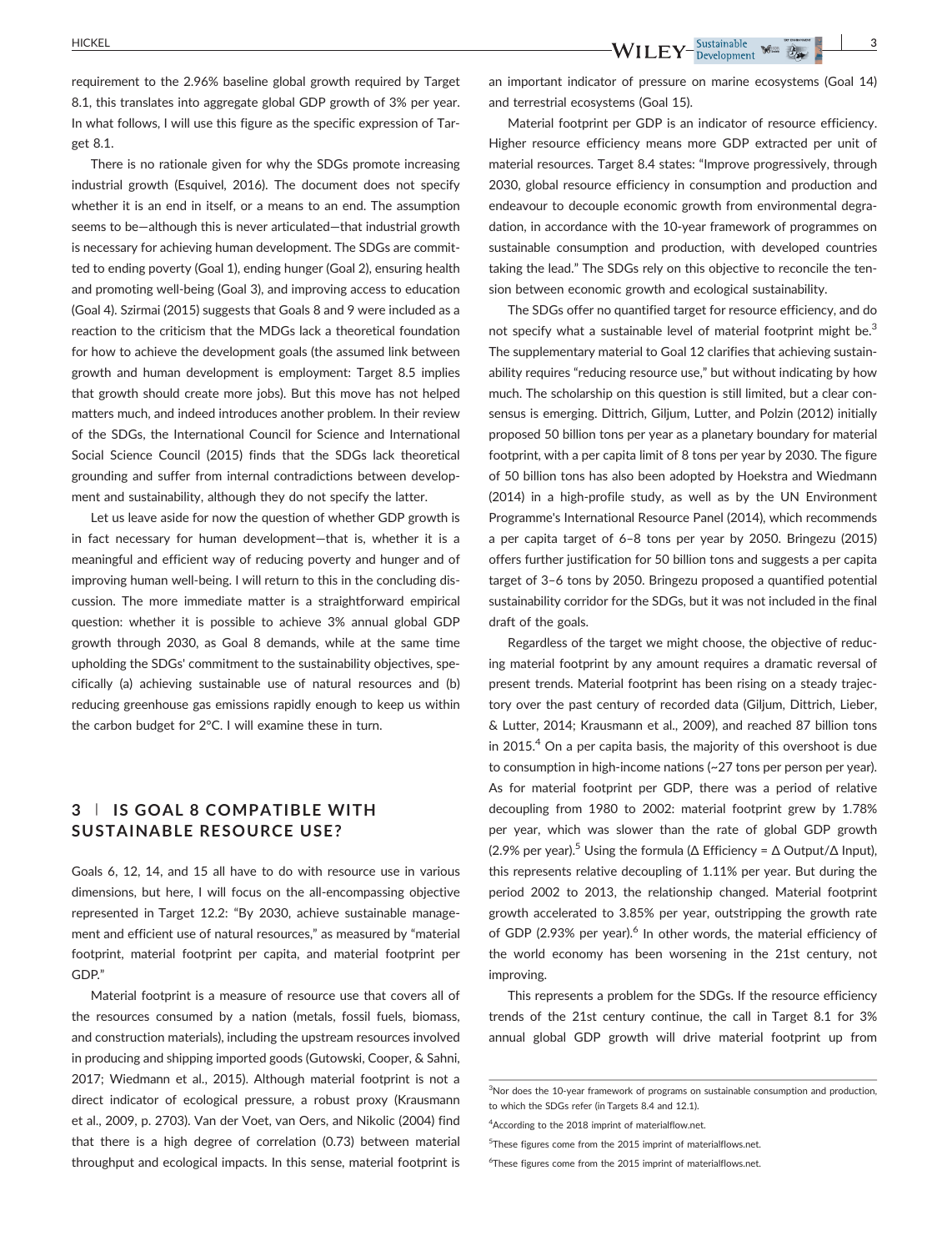**WILEY** Sustainable  $\frac{1}{2}$  HICKEL

87 billion tons in 2015 to 167 billion tons in 2030, overshooting the sustainability threshold by a factor of three. If we achieve the resource efficiency trends of 1980 to 2002, 3% annual GDP growth will drive material footprint to 119 billion tons per year by 2030, which overshoots the sustainability threshold by a factor of two. Both of these scenarios violate Goal 12. The only way to achieve the GDP growth target while at the same time reducing material footprint is to achieve *absolute* decoupling, in other words, decoupling at a rate that exceeds the rate of GDP growth. Given that Target 8.1 requires GDP growth of 3%, this would require sustained decoupling at a rate of at least 3.01% per year—simply to reduce material footprint by any amount at all.

If we take 50 billion tons as the target for sustainability, material footprint must be reduced by 43% from 2015 levels. To do this by 2030 requires reducing annual resource use by 3.63% per year from 2015 to 2030.<sup>7</sup> If global GDP grows by 3% per year during this period, this requires decoupling at 6.88% per year. In other words, one might argue that we can keep the growth objectives of Target 8.1 as long as we achieve absolute decoupling at a rate of 3.01% per year (in order to reduce material footprint) or 6.88% per year (in order to reduce material footprint to 50 billion tons). The difficulty is that this would require efficiency improvements at a rate three to six times faster than has ever been achieved in history. Indeed, although relative decoupling has occurred in multiple countries and on a global scale in the past (Bringezu, Schultz, Steger, & Baudisch, 2004), there are no examples of nations achieving sustained absolute decoupling and there has never been absolute decoupling at a global scale (Pulselli et al., 2015). The question becomes: Is decoupling at a rate of 3.01% to 6.88% per year feasible?

There are three major empirical studies that explore this question on a global scale. In the first, Dittrich et al. (2012) run a best-case scenario with what they consider to be highly optimistic assumptions, under conditions of continued economic growth. The scenario assumes that all countries follow best practice in efficient resource use; and that reducing the consumption of one material will not lead to more consumption of another material. Under this scenario, material footprint stabilizes at 93 billion tons by 2050. This represents relative decoupling over the period, with some improvement over the 1980–2002 efficiency trend described above. But there is no reduction in material footprint, and it far outstrips the sustainability threshold of 50 billion tons. Thus Goal 12 is violated.

In a second study, Schandl et al. (2016) explore the potential for policy measures to improve resource use outcomes, once again under conditions of continued economic growth (3% per year). The "high efficiency" scenario, with a carbon price rising to \$236 per ton, plus a doubling in the material efficiency of the economy due to technological innovations (improving from a rate of 1.5% per year to 4.5%), shows that global material footprint still grows steadily, reaching 95 billion tons in 2050.

It is important to note that Schandl et al. (2016) provide no evidence that their assumed rate of efficiency improvement is possible

to sustain. But even so, they conclude: "Our research shows that while some relative decoupling can be achieved in some scenarios, none would lead to an absolute reduction in … materials footprint." As with Dittrich et al. (2012), this result achieves no reduction in material footprint and is far from achieving sustainable levels, thus violating Goal 12.

Finally, the International Resource Panel of the UN Environment Program (2017a, pp. 42–45) models a high efficiency scenario with strong policy measures: a global carbon price rising to \$573 per ton, a resource extraction tax, and rapid improvements in resource efficiency (for full details of the model see UNEP, 2017b, p. 287, ff). The result shows that with a modest rate of 1.75% GDP growth, global material footprint rises to 132 billion tons in 2050. Although some relative decoupling is achieved, there is no reduction in material footprint. Indeed, material footprint ends up being significantly higher in 2050 than either Dittrich et al. (2012) or Schandl et al. (2016) predict, because the model incorporates the "rebound effect": As resource efficiency improves, the cost of resources goes down, thus increasing demand and cancelling out some of the gains (UNEP, 2017b, p. 106, ff.; see Herring & Sorrell, 2009).

In other words, existing empirical evidence suggests that absolute decoupling of GDP from material footprint is not feasible on a global scale in the context of continued economic growth, even under the best possible conditions. This presents a problem for the SDGs, as the only way to reconcile Goal 8 with Goal 12 is to achieve absolute decoupling.

There is one well-known study that suggests absolute decoupling is possible on a national scale, however. Hatfield‐Dodds et al. (2015) explore scenarios for Australia from 2015 to 2050, assuming high levels of policy‐driven efficiency gains and an overall 70% improvement in resource efficiency. The result shows that material footprint falls while GDP continues to rise at 2.41% per year. There are three reasons to be cautious when applying this result to the SDGs, however. First, the study is focused on one of the richest nations in the world, which has unique capacity for resource efficiency improvements, and thus cannot be extrapolated worldwide. Second, the rate of efficiency gains that Hatfield‐Dodds et al. assume has been criticized as baseless and unrealistic (Alexander, Rutherford, & Floyd, 2018). Indeed, the Australian Bureau of Agricultural Economics (ABARE, 2008) reports that efficiency is likely to improve by only one‐eighth of the rate that Hatfield‐Dodds et al. assume. Third, even if we could extrapolate this result worldwide, it would not be enough to reduce resource use to sustainable levels. The result implies decoupling at an average rate of about 4% per year. If the world could achieve this rate from 2015, an economic growth rate of 3% per year would leave us with resource use of 74 billion tons per year by 2030. This represents a reduction in material footprint, but it still overshoots the sustainability threshold by 48%.

Moreover, the Hatfield‐Dodds et al. (2015) results apply only to the short term. Ward et al. (2016) have demonstrated that the same model extrapolated into the longer term shows that material footprint begins to rise again after 2050, approaching the rate of GDP growth.

 $7$ Assuming that resource use in 2015 was the same as in 2013-a conservative assumption.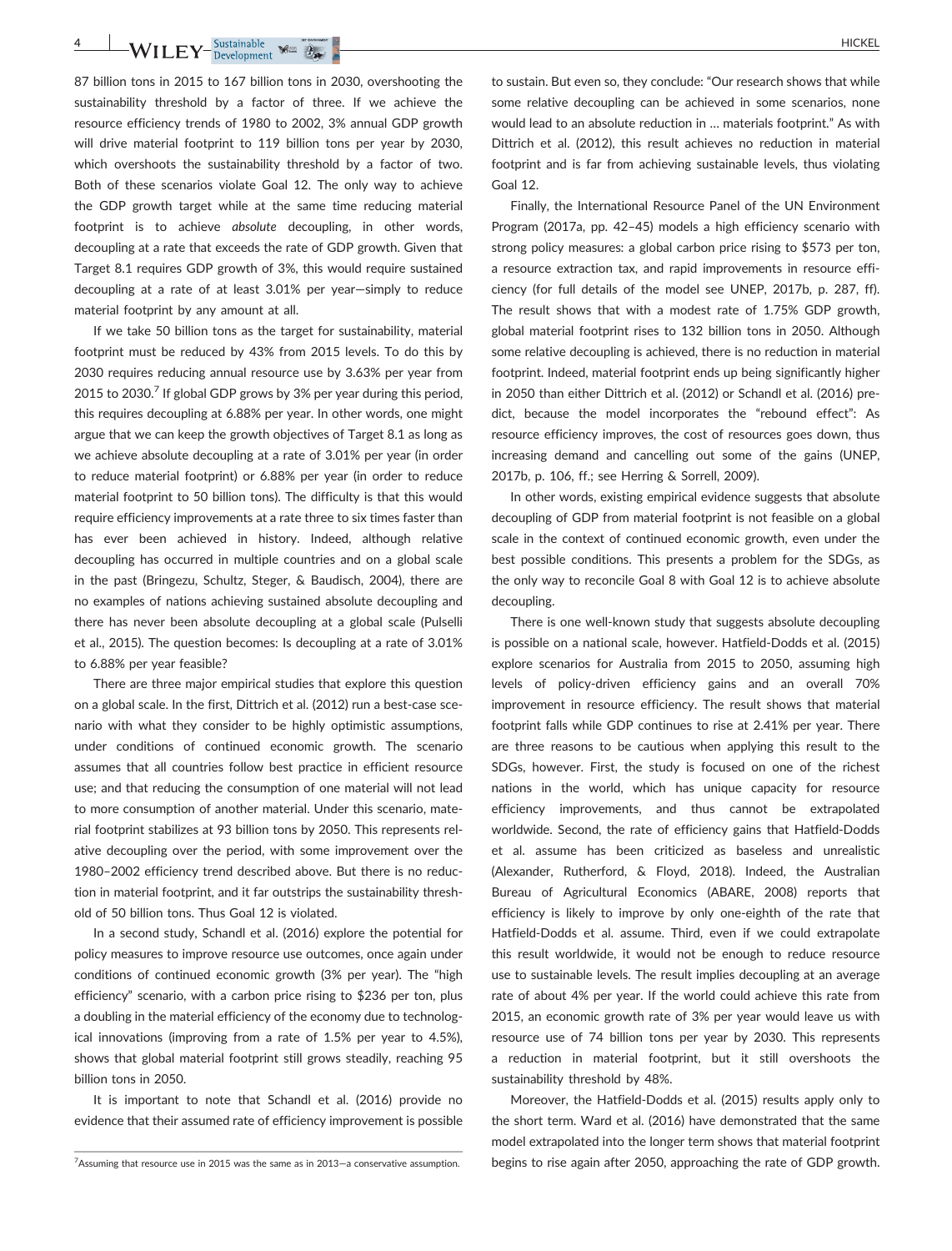The reason is that resource efficiency improvements eventually approach physical limits, after which growth drives resource use back up. Ward et al. conclude that this implies a "robust rebuttal to the claim of absolute decoupling." "We conclude that decoupling of GDP growth from resource use, whether relative or absolute, is at best only temporary. Permanent decoupling (absolute or relative) is impossible for essential, non-substitutable resources because the efficiency gains are ultimately governed by physical limits. Growth in GDP ultimately cannot plausibly be decoupled from growth in material and energy use, demonstrating categorically that GDP growth cannot be sustained indefinitely. It is therefore misleading to develop growth‐oriented policy around the expectation that decoupling is possible."

In other words, although it may be feasible for rich nations to achieve absolute decoupling within the period of the SDGs, existing empirical evidence suggests that it is not feasible to sustain this trajectory in the longer term (i.e., to 2050). On a global scale, the evidence indicates that absolute decoupling is not feasible within any timeframe.

## **4** | **IS GOAL 8 COMPATIBLE WITH THE 2°C CARBON BUDGET?**

Goal 13, the goal on climate change, includes a qualifier: "Acknowledging that the United Nations Framework Convention on Climate Change is the primary international, intergovernmental forum for negotiating the global response to climate change." The UNFCCC's Paris Agreement, which entered into force in November 2016, commits the world to keeping global warming to no more than 2°C above preindustrial levels—and this is what the SDGs therefore pledge to uphold. However, the emissions reductions that the Paris Agreement commits to thus far are not adequate to achieve this goal. Business‐as‐usual is set to lead to 4.2°C of warming (2.5°C to 5.5°C) by 2100. With the Nationally Determined Contributions and Intended Nationally Determined Contributions in place, global warming is projected to reach 3.3°C (1.9°C to 4.4°C)—an improvement over the reference scenario but still far exceeding the 2°C threshold.<sup>8</sup> Both scenarios violate Goal 13.

In order fulfil Goal 13 and keep within the carbon budget for 2°C, the world will have to make much more aggressive reductions in CO2 emissions, at a rate of  $4\%$  per year.<sup>9</sup> Theoretically, this can be accomplished with a total shift to renewable energy (see Jacobson & Delucchi, 2011). The question is, can this be done rapidly enough against a backdrop of economic growth? If the global economy grows by 3% per year, as per Goal 8, then achieving emissions reductions of 4% per year requires decoupling (or decarbonization) of 7.29% per year. For reference, World Bank data shows that global carbon efficiency (CO2 per 2010 \$US GDP) improved at a rate of 1.28% per year from 1960 to 2000. In order to stay under 2°C, then, decarbonization needs to occur six times faster than historical rates. And it is important century; World Bank data shows that from 2000 to 2014 there was zero improvement in global carbon efficiency.

The Intergovernmental Panel on Climate Change (IPCC) Fifth Assessment Report (AR5) includes 116 mitigation scenarios that are consistent with Representative Concentration Pathway 2.6 (RCP2.6), which offers the best chances of staying below 2°C. As all of these scenarios stabilize global temperatures while global GDP continues to rise (GDP growth is a prior assumption in all existing IPCC scenarios), it would appear that they successfully reconcile SDGs 8 and 13. But most of these scenarios do not accomplish this solely by decarbonizing economic activity; rather, they accept that continued economic growth will drive emissions up to the point of overshooting the carbon budget, and assume that "negative emissions technologies" will draw excess CO2 back out of the atmosphere later in the century. One hundred one of the 116 mitigation scenarios rely on negative emissions, specifically a technology known as bioenergy with carbon capture and storage (BECCS), although others are included as well (for a review see Minx et al.,  $2018$ ).<sup>10</sup> BECCS requires growing large tree plantations to sequester CO2 from the atmosphere, harvesting the biomass and burning it for energy, while capturing the CO2 emissions from the power stations and storing the waste underground.

BECCS is highly controversial among climate scientists. First, it has never been proven to be economically viable at scale (Peters, 2017). Second, the biofuel plantations assumed in the AR5 scenarios would require land two to three times the size of India, which would undermine food production and drive biodiversity loss, water depletion and chemical loading (Smith et al., 2016; Heck, Gerten, Lucht, & Popp, 2018). Third, the necessary CO2 storage capacity may not exist (De Coninck & Benson, 2014; Global CCS Institute, 2015). Anderson and Peters (2016) conclude that "BECCS thus remains a highly speculative technology" and that relying on it is therefore "an unjust and high stakes gamble"; if it is unsuccessful, "society will be locked into a high-temperature pathway." This conclusion is shared by a growing number of scientists (e.g., Fuss et al., 2014; Vaughan & Gough, 2016; Larkin, Kuriakose, Sharmina, & Anderson, 2017; Van Vuuren et al., 2018), and by the European Academies Science Advisory Council (2018).

Given these concerns, it is not clear that we can adjudicate the compatibility of SDGs 8 and 13 using scenarios that rely heavily on BECCS. Moreover, evidence from Smith et al. (2016) and Heck et al. (2018) suggests that the development of bioenergy plantations expansive enough to achieve Goal 13 would likely violate Goal 2 on ending hunger (by removing land from food production), Goal 6 on sustainable water management (due to irrigation requirements), Goal 14 on oceans (due to runoff of agricultural chemicals), and Goal 15 on terrestrial ecosystems (due to expansive monoculture development).

If we exclude BECCS as a dominant assumption, the tension between Goals 8 and 13 becomes more apparent. Only six of the

to note that the rate of decarbonization has not improved in the 21st

<sup>&</sup>lt;sup>8</sup>"Climate scoreboard," climate interactive.

<sup>&</sup>lt;sup>9</sup> PWC, "Is Paris possible? The Low Carbon Economy Index 2017"

<sup>10</sup>Another nine scenarios include some BECCS but not to the point of achieving negative emissions.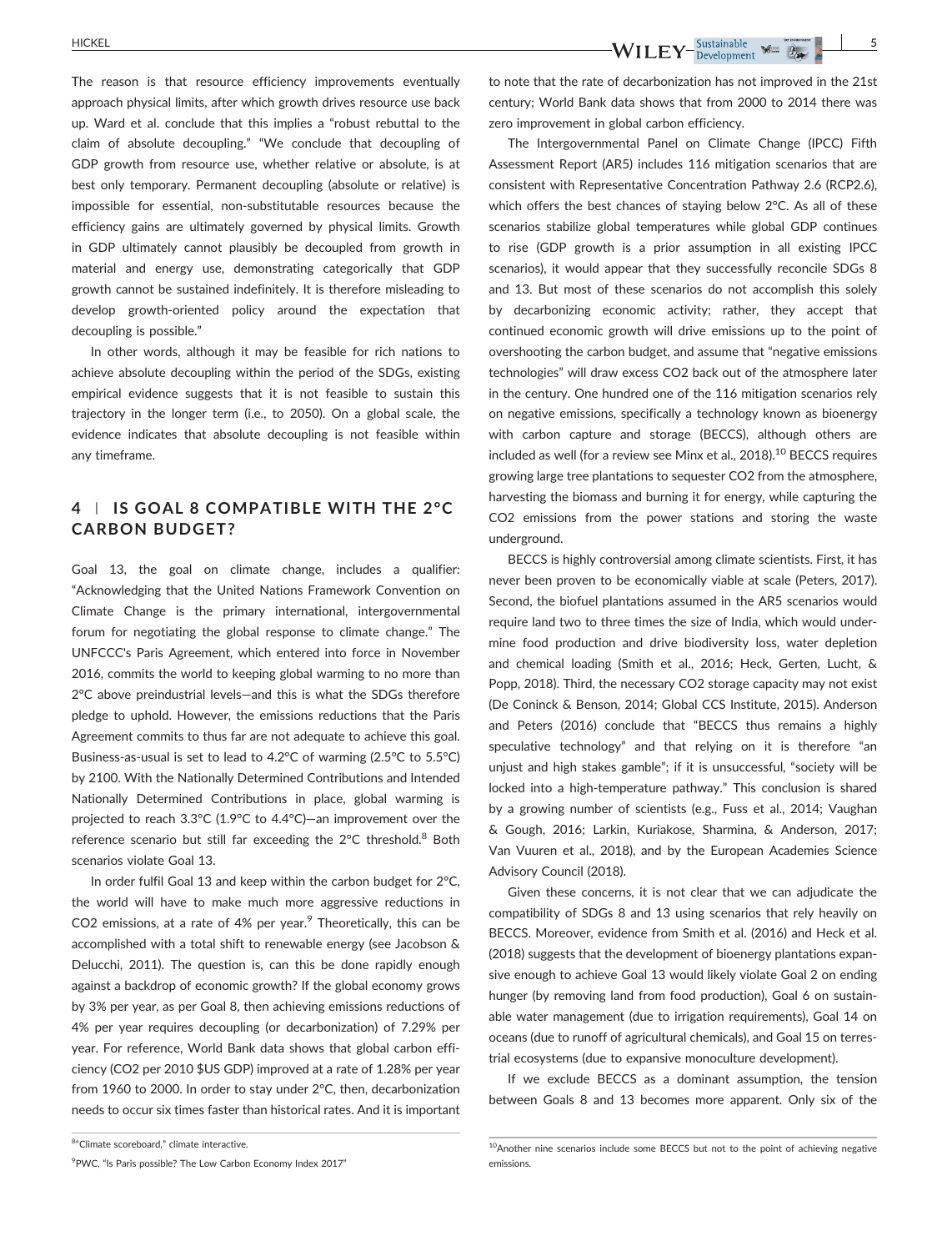116 scenarios for 2°C in AR5 exclude BECCS. These assume "optimal full technology" in all other areas, plus mass afforestation, and with high mitigation costs. While these are theoretically possible pathways, there is no empirical evidence that they are feasible.

Results of empirical studies that do exist are not promising. Raftery, Zimmer, Frierson, Startz, and Liu (2017) project that decarbonization is likely to reach 1.9% per year on a global scale going forward. Schandl et al. (2016) show that with a carbon price rising to \$236 per ton plus a doubling in the material efficiency of the economy (albeit without evidence that this is feasible), we can achieve decarbonization of 3% per year. Before the IPCC began including BECCS in its scenarios, they projected that the world could achieve as much as 3.3% decarbonization per year in a best-case scenario (IPCC, 2000). The C‐ROADS model (developed by Climate Interactive and MIT Sloan) suggests that high subsidies for renewables and nuclear power, plus high taxes on oil, gas, and coal could drive global decarbonization at an average rate of 4% per year.

None of these scenarios get us to 7.29% per year, which is the rate of decarbonization required to keep emissions within the 2°C carbon budget while at the same time growing the global economy in line with SDG 8. In other words, empirical models show that the pursuit of SDG 8 will entail violating Goal 13, as the scale effect of growth diminishes gains achieved through decarbonization. Studies published in the past year confirm this conclusion. The International Renewable Energy Association (IRENA, 2018) modelled a rapid shift to solar and wind energy with installation rates up to 4.6 times faster than the present, plus improvements in energy intensity of the global economy at double the historical rate. Van Vuuren et al. (2018) modelled a decline of global population to 6.9 billion by 2100; 80% reduction of meat consumption by 2050; and a rapid shift to the most efficient cars, airplanes, and production facilities for cement and steel, in addition to a carbon tax and other aggressive mitigation strategies. Both studies found that even with these highly optimistic assumptions in place, the pressures of continued GDP growth drive emissions to exceed the carbon budgets for 1.5°C and 2°C. Indeed, Holz, Siegel, Johnston, Jones, and Sterman (2018) find that without widespread use of negative emissions technologies, the required rate of decarbonization for meeting the Paris Agreement is "well outside what is currently deemed achievable, based on historical evidence and standard modelling."

Although the SDGs focus on *global* emissions reductions, it is important to observe the principle of "common but differentiated responsibility," whereby high‐income nations (referred to in the climate agreements as Annex‐1 nations) will need to make more aggressive reductions than poor nations, given their greater historical responsibility for emissions and their greater capacity for managing the costs of transition to a zero‐carbon future. The principle of common but differentiated responsibility is also embodied in the SDGs. Anderson and Bows (2011) have modeled the emissions reductions necessary for achieving a 50% chance of staying under 2°C (more relaxed than the two-thirds chance that the UNFCC calls for), in the absence of BECCS. They assume that non‐Annex 1 nations defer peak emissions until 2025, and thereafter are able to mitigate at 7% per year (an ambitious assumption). They then calculate the remaining

carbon budget and use the result to determine the necessary mitigation pathway for Annex 1 nations. They conclude that Annex 1 nations need to reduce emissions by 8–10% per year, beginning in 2015. Updating this model for 2019, Anderson estimates that Annex 1 nations need to reduce emissions by 12% per year.<sup>11</sup>

Anderson and Bows note that emissions reductions greater than 3–4% per year are thought to be incompatible with a growing economy. They draw this from Stern (2006), the UK's Committee on Climate Change (2008), and Hof, den Elzen, and van Vuuren (2009). Anderson and Bows conclude, therefore, that the Annex 1 mitigation rates required for staying under 2°C are incompatible with economic growth. According to this literature, then, SDG 8 is incompatible with Goal 13.

We can also approach this question by looking at decarbonization rates in Annex 1 nations. If GDP growth in Annex 1 nations continues at 1.86% per year (the average from 2010 to 2014), as per Target 8.1, then for Annex 1 nations to cut emissions by 12% per year requires decarbonization to occur at a rate of 15.8% per year. For perspective, this is eight times faster than the historic rate of decarbonization in Annex 1 nations (viz., 1.9% per year from 1970 to 2013), and it is important to bear in mind that the rate of decoupling has generally slowed over this period, moving from an average of 2.3% in the first half of the period to an average of 1.6% in the second half (note that these are territorial emissions, not consumption‐based emissions; using the latter would show even less progress).<sup>12</sup> It also exceeds the decoupling rate implied by the average G20 Nationally Determined Contributions under the Paris Agreement (viz., 3% per year) by a factor of five. From this perspective too, the pursuit of Goal 8 entails violating Goal 13.

There is one empirical model, by Grubler et al. (2018), that feasibly accomplishes emissions reductions consistent with 1.5°C, without relying on negative emissions technologies. It does this by reducing material throughput (mostly in high‐income nations), which cuts global energy demand by 40% and therefore makes a rapid transition to clean energy possible. Although the Grubler et al. scenario projects continued GDP growth at just over 2% per year, this is an exogenous assumption that is insensitive to changes in material throughput. In other words, the scenario does not account for how reductions in production and consumption might impact GDP. Although the model provides a feasible pathway for achieving Goal 13—indeed the only feasible pathway yet published—that pathway is likely to be incompatible with the GDP growth requirement of Goal 8 (given the coupling between material throughput and GDP), and is incompatible with the industrial output objectives of Goal 9. I will return to the Grubler et al. scenario below.

#### **5** | **IMPLICATIONS**

In light of the empirical evidence presented above, we can conclude that there are strong indications that Goal 8 (to sustain aggregate

 $1112\%$  is the figure that Anderson used in various public lectures in 2018. In personal correspondence (2019) he confirmed a range of 10‐15% per year.

<sup>12</sup>According to the World Bank, Databank, CO2 emissions (kilograms per 2010 US\$ GDP).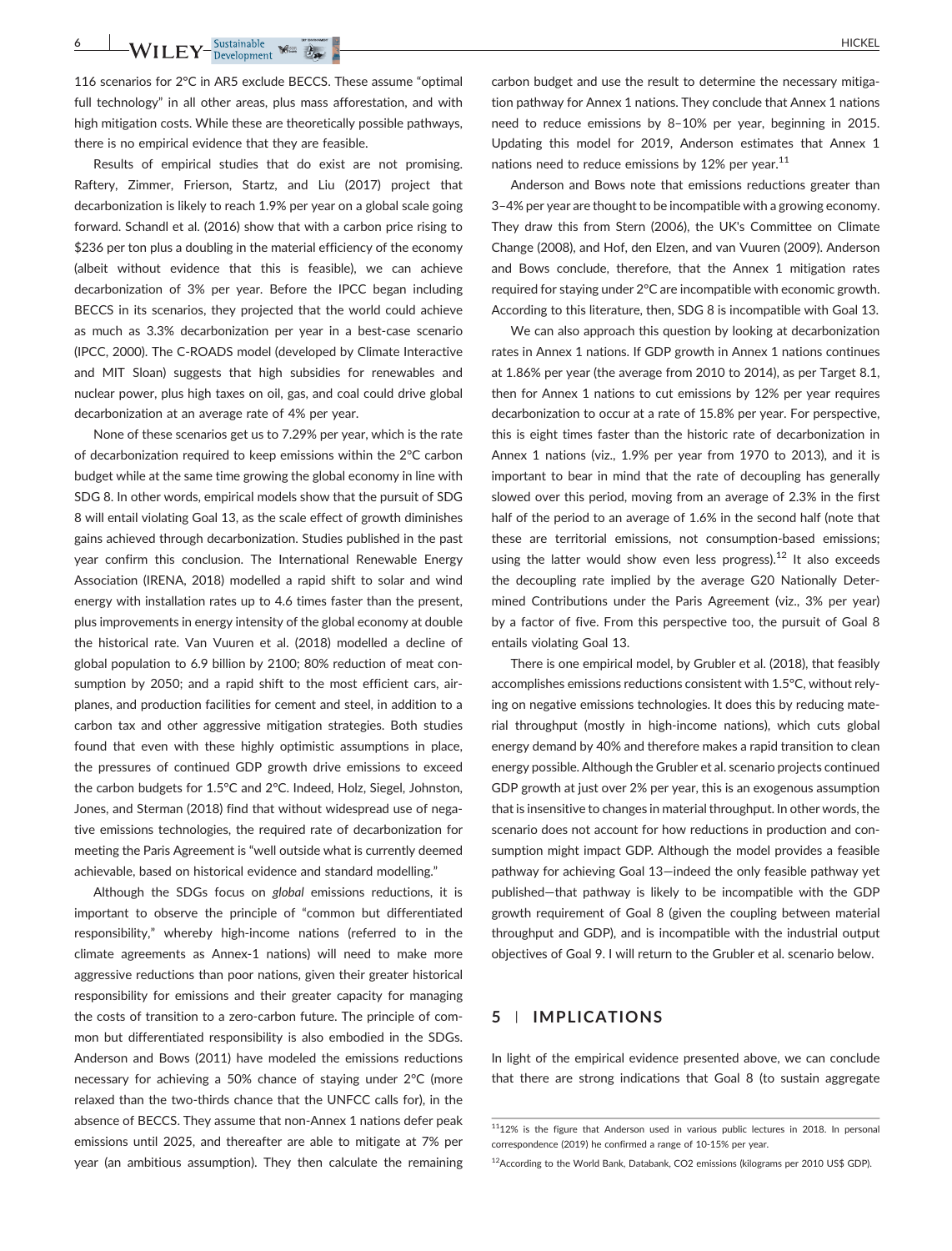GDP growth at 3% per year) is incompatible with the sustainability objectives on resource use and climate change. I will discuss these conclusions in turn.

#### **5.1** | **Resource use**

Existing empirical evidence suggests that even with aggressive policy measures and optimistic assumptions about efficiency improvements, it is not feasible to achieve any reductions in global material footprint in the context of existing rates of GDP growth (as per Goal 8). The high efficiency scenario in the UNEP (2017a, 2017b) model implies that decoupling of GDP from material footprint can be achieved at a rate of 1% per year on a global scale over the period 2015 to  $2050$ <sup>13</sup> The Schandl et al. (2016) model implies that decoupling can be achieved at a maximum rate of 2.5% per year over the period 2010 to 2050, although—unlike the UNEP model—this model uses some unjustified assumptions and does not account for the rebound effect.14

To reduce global material footprint to 50 billion tons per year requires that resource use falls 3.63% per year from 2015 to 2030. In an economy growing at 3% per year, this requires decoupling of 6.88% per year.15 This outstrips the UNEP projection by a factor of six, and the Schandl et al. projection by a factor of three. In light of this, we can conclude that Goal 8 violates Goal 12. Indeed, the optimistic decoupling rate projected by Schandl et al.'s high efficiency scenario is not adequate to achieve reductions in material footprint of 3.63% per year even in a zero‐growth scenario. The only way to achieve such reductions would be to scale down aggregate global economic activity (i.e., as presently measured by GDP). Reducing material footprint by 3.63% per year requires reducing economic activity by 1.22% per year (if we use Schandle et al.'s assumptions) or 2.67% per year (if we use the UNEP assumptions).

Although 50 billion tons is a consensus figure in the literature, it does not appear as a target in the SDGs, and some might argue that material footprint need not be so low in order to be sustainable. Goal 12 does however require achieving at least *some* reduction in resource use from present levels. In the context of global 3% GDP growth, any level of reduction requires decoupling of at least 3.01% per year. As this exceeds the rates of decoupling projected by UNEP and Schandl et al. (2016), we can conclude that Goal 8 violates Goal 12 even under these "easier" parameters. Achieving any reductions in global material footprint would require capping the maximum rate of global GDP growth at 2.5% per year (under the Schandl et al. assumptions) or at 1% per year (under the UNEP assumptions)—both of which are significantly lower than Goal 8 calls for.

#### **5.2** | **Climate change**

In order to stay within the carbon budget for 2°C, global emissions need to be cut by 4% per year—assuming no widespread use of BECCS. In the context of an economy growing at 3% per year, this requires decoupling of 7.29% per year. This is six times faster than historical rates, more than double what the Schandl et al. (2016) model and IPCC (2000) model project (3% per year and 3.3% per year, respectively), and significantly faster than what the C‐ROADS model projects (4% per year), all under best-case scenario policy settings. In light of this data, we can conclude that Goal 8 violates Goal 13. If we use the Schandl et al. assumptions, reducing emissions by 4% per year requires reducing global economic activity by 1.12% per year. If we use the C‐ROADS assumptions, it requires maintaining global GDP at present levels (in other words, it is possible to decarbonize fast enough to stay under 2°C, but only in a zero-growth economy).

These models are restricted to relatively conventional approaches, such as taxes and efficiency improvements. Alternative approaches including a planned transition to wind and solar power, reductions in global population and meat consumption, and so forth (i.e., IRENA, 2018; Van Vuuren et al., 2018)—may allow for some continued global economic growth, but significantly lower than the rate required by Goal 8. Schroder and Storm (2018) find that, if we are to reduce emissions in line with the 2°C target, global economic growth can be no more than 0.45% per year over the coming decades.

Yet even while low levels of aggregate economic growth may be acceptable on a global level, the implications for Annex 1 nations are starker. The maximum feasible rate of decarbonization suggested by the models above is 4%, using conventional approaches. Even if Annex 1 nations are able to double this rate using the alternative approaches suggested above (a highly optimistic assumption), they would still fall significantly short of the 12% rate of annual emissions reductions that they need to achieve. These results suggest that the only feasible pathway for Annex 1 nations to achieve their obligations under the Paris agreement is to scale down economic activity.

The objective of "scaling down" economic activity is known in the ecological economics literature as "degrowth." The goal is not to reduce GDP, but rather to reduce material throughput and energy demand (with the understanding that this may result in a reduction of GDP as currently measured). Schneider et al. (2010, p. 511) define degrowth as "an equitable downscaling of economic production and consumption that increases human well‐being and enhances ecological conditions." There is an extensive literature on how high-income countries can maintain and even improve their levels of human development while slowing their economic activity (e.g., Alier, 2009; Jackson, 2009; Kallis, 2011; Kallis, 2018; Victor, 2008), for example by redistributing existing income, investing in social services, shortening the working week, and improving wages.

Both the Van Vuuren et al. (2018) and Grubler et al. (2018) scenarios cited above represent a degrowth approach, showing the Paris target can be brought within reach (and, in the case of Grubler, achieved) by reducing material throughput and energy demand, with positive synergies for the social and environmental objectives of the SDGs.

 $^{13}$ GDP grows by 1.75% per year, whereas resource use grows by 1.27% per year.

 $14$ GDP grows by 3% per year, whereas resource use grows by 0.45% per year.

 $^{15}$ Setting the target date at 2050 instead of 2030 would allow for a slower rate of decoupling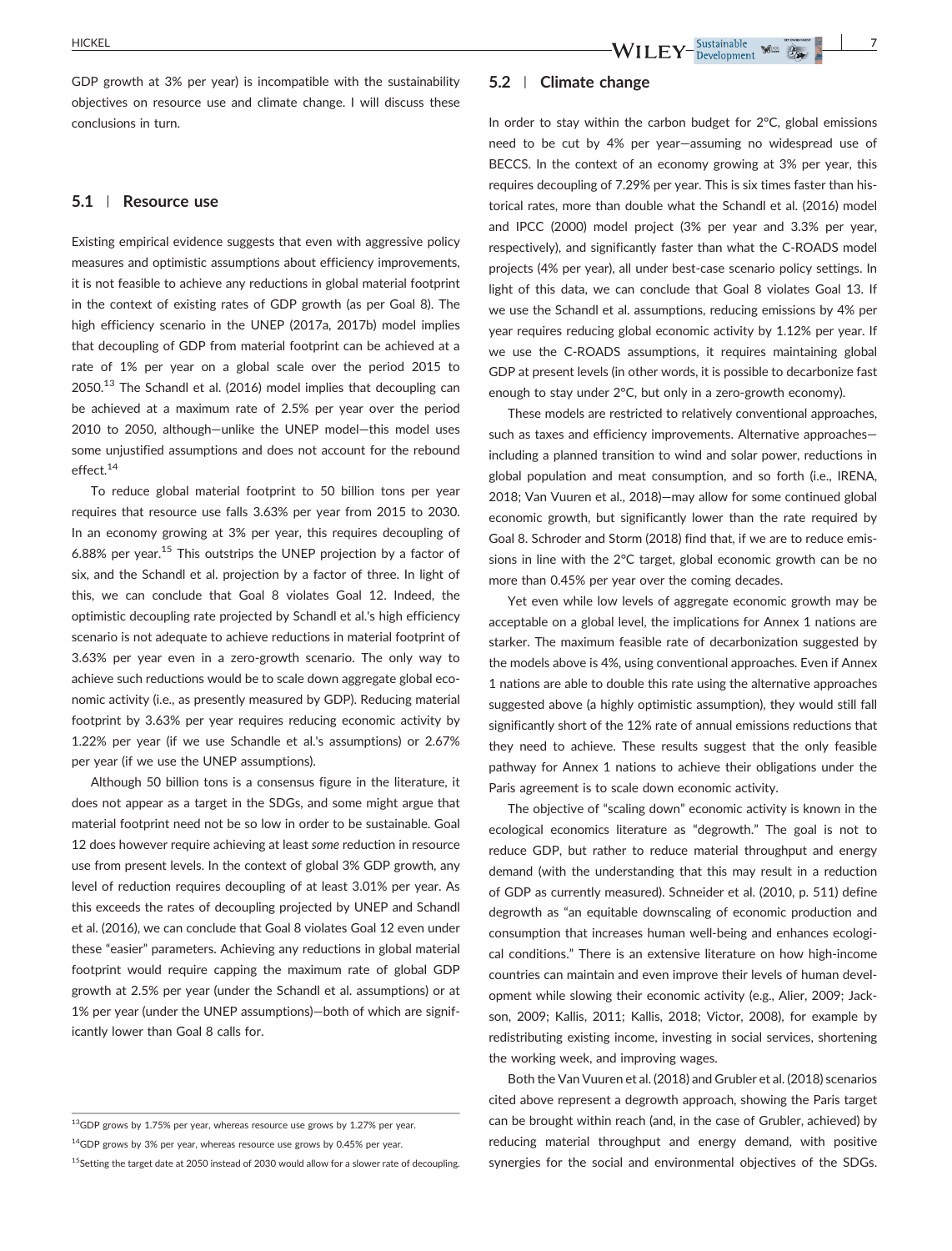**8** WILEY<sup>-Sustainable Man  $\frac{1}{2}$ </sup>

The Grubler et al. scenario was included in the IPCC Special Report on 1.5°C (2018) as an alternative to relying on speculative negative emissions technologies. Similar scenarios (i.e., D'Allessandro, Dittmer, Distefano, & Cieplinski, 2018; Victor, 2019) demonstrate that degrowth can be used to accomplish environmental objectives while at the same time improving social indicators. These scenarios suggest that the SDGs can be achieved without the growth objective of Goal 8.

## **6** | **CONCLUSIONS AND DISCUSSION**

The SDGs offer no clear justification for the demand for *global* GDP growth in Goal 8. The assumption seems to be that growth is essential for achieving the human development objectives on poverty, hunger, health, and so on. But this is only justifiable in the case of low‐income countries. Past a certain threshold, additional GDP is no longer necessary for achieving these objectives. Costa Rica, for example, has ended extreme poverty and posts high levels of nutrition, life expectancy, education, sanitation, and access to energy (exceeding SDG thresholds) with GDP per capita of only \$11,000, less than one fifth that of the United States (O'Neill, Fanning, Lamb, & Steinberger, 2018). It makes little sense to call for growth in nations where GDP is already significantly above this level. In such cases, human development objectives can be achieved by distributing existing GDP more fairly, and by investing in social services (healthcare, education, etc).

The relationship between GDP growth and human development is not always robust, even in low and middle‐income countries (see Reddy & Kvangraven, 2015). This applies to a number of key objectives in the SDGs:

Goal 1 sets out to end extreme poverty. The notion that growth contributes to poverty reduction relies largely on the assumption that growth will generate gainful employment for the poor (as in Goal 8). This link is increasingly tenuous, however, given automation and the threat of technological unemployment. The UN Conference on Trade and Development predicts that up to two thirds of jobs in developing countries might be lost to automation, as "the increased use of robots in developed countries risks eroding the traditional labour‐cost advantage of developing countries."<sup>16</sup> The production of textiles and small electronics (which accounts for significant employment in the global South) is particularly easy to automate. In light of this, we cannot assume that growth will automatically reduce poverty. It would make more sense to target this objective directly, with policy instruments such as cash transfers, basic income, job guarantees, minimum wage laws, and so forth.

Goal 2 sets out to end hunger. Yet the Food and Agriculture Organization states that "the linkage between economic growth and nutrition has been weak."<sup>17</sup> There are other factors that are more strongly correlated with food security, such as ensuring that small farmers have secure access to land (Moore Lappé et al., 2013). The UN Special Rapporteur on the right to food (De Schutter, 2014) argues that food security requires protecting small farmers from land grabs and displacement; ensuring they have rights to use, save, and exchange seeds; regulating financial speculation on food commodities to prevent price spikes; and reducing corporate control over food systems. Unfortunately, none of these measures are promoted by the SDGs. What is more, it is worth noting that many of these measures are regarded by policymakers as "barriers" to GDP growth, which illustrates that what is good for poor people is not always what is good for growth, and vice versa—a reality that Goal 8 does not account for.

Goal 3, on health, aims to reduce a number of mortality indicators. Although there is a general correlation between GDP and longevity (countries with higher GDP generally have better life expectancy), the relationship is not one‐to‐one; rather, it follows a saturation curve with sharply diminishing returns (Preston, 2007; Steinberger & Roberts, 2010). When it comes to longevity, there are other important variables at play besides GDP, such as investment in universal healthcare. Costa Rica's healthcare system allows the country to match US life expectancy with only one fifth of the US GDP per capita. Goal 3 also covers "mental health and well‐being." Here, the relationship with GDP is particularly tenuous (see Easterlin, 1995; Easterlin, McVey, Switek, Sawangfa, & Zweig, 2010). In the United States, happiness levels have remained unchanged since the early 1970s, despite a doubling of real GDP per capita. According to the Gallup World Poll, many countries (Germany, Austria, Sweden, Netherlands, Australia, Finland, Canada, Denmark, and Costa Rica) have higher levels of well-being than the United States, with less GDP per capita.

It is not just that GDP is not strongly correlated with human development after a point—it is also that GDP growth past a certain threshold often has a negative impact. Alternative metrics of economic progress, such as the genuine progress indicator (GPI), make this effect visible. GPI starts with personal consumption expenditure (also the starting point for GDP) and adjusts using 24 different components, such as income distribution, environmental costs, and pollution, while adding positive components left out of GDP, such as household work. Kubiszewski et al. (2013) find that in most countries GPI grows along with GDP until a particular threshold, after which GDP continues to grow, whereas GPI flattens and in some cases declines. The authors draw on Max‐Neef (1995) to interpret this threshold as the point at which the social and environmental costs of GDP growth become significant enough to cancel out consumption‐related gains (Deaton, 2008; Inglehart, 1997).

Of course, one might argue that GDP growth is necessary for mobilizing resources to invest in the technological change required to achieve absolute decoupling of GDP from resource use and emissions and shift the world towards sustainability. Large economies tend to be more resource efficient than small economies. The problem with this approach is that the scale effect of growth outstrips the efficiency gains that it produces; in other words, larger economies consume and pollute more in absolute terms, even though they are more efficient. Furthermore, there is no evidence for the assumption that *aggregate* growth is necessary for improving efficiency. If the objective is to achieve specific kinds of technological innovation, it would make more sense to invest in those directly, or incentivize innovation with policy measures (e.g., caps on carbon and resource

<sup>16</sup>UNCTAD, Robots and industrialization in developing countries, 2016.

<sup>&</sup>lt;sup>17</sup>Food and Agricultural Organization, State of food insecurity in the world, 2012.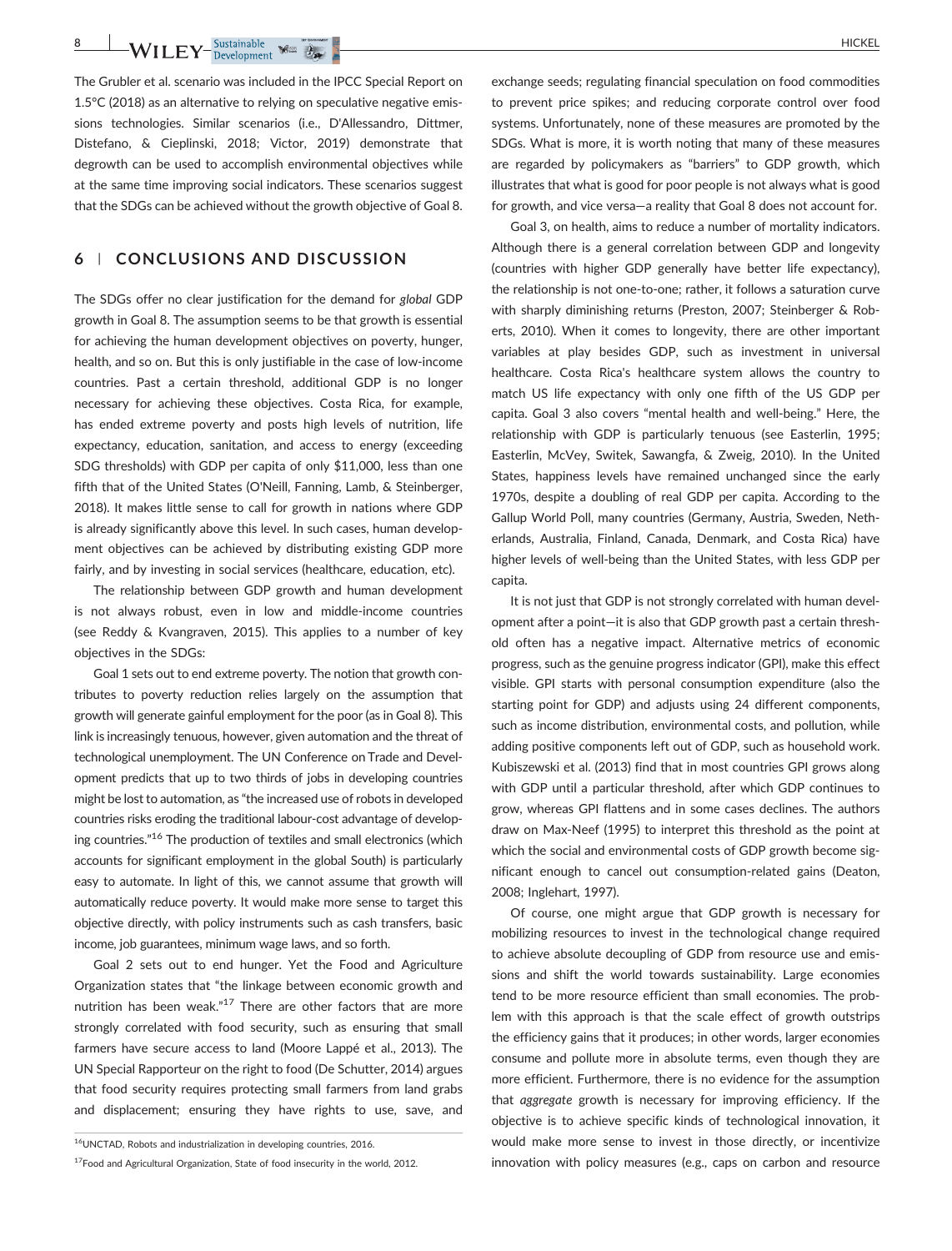use), rather than to grow the whole economy indiscriminately and hope for a specific outcome.

We can conclude, then, that the inclusion of Goal 8 as currently formulated is under‐justified. Certainly, there is no reason for Goal 8 to call for continued GDP growth in *every* nation, and no reason to call for continued growth past the point at which it delivers social benefits. Of course, it is reasonable to call for growth in poorer nations, but this would only make sense if coupled with a commitment to pro‐poor bias in the distribution of new income, to be accomplished either directly by giving the poor more economic power (through say land reform and higher wages), or indirectly by redistribution (through taxation and social spending, or through some kind of basic income).

The SDGs do have a goal on reducing inequality (Goal 10). Target 10.1 reads: "By 2030, progressively achieve and sustain income growth of the bottom 40% of the population at a rate higher than the national average." There are a number of problems with this approach, however. First, the language of Target 10.1 is weak: the phrase "by 2030" means that existing patterns of pro‐rich distribution can continue—or even worsen—until 2029, so long as pro‐poor distribution is achieved in the final year. Second, it focuses on relative rather than absolute distribution of growth, and does not specify a target rate of income growth for the poor. Even if the incomes of the poorest 40% rise faster rate than the national average, this is no guarantee that the income gap will shrink (indeed, it may even worsen), as they are starting from a much lower baseline. Third, it depends entirely on generating *new* income rather than distributing *existing* income more fairly. Given the ecological consequences of growth, it would make more sense to prioritize the latter approach.

More importantly, in order to ensure that the SDGs' sustainability objectives are not violated, any call for GDP growth in poorer nations would have to come along with an acknowledgment that rich nations need to make dramatic reductions to material throughput, which may require post‐growth or degrowth strategies.

In light of the above, I propose the following specific changes to the SDGs:

- 1. Remove Target 8.1 (on GDP growth), or otherwise rewrite so that it (a) calls for GDP growth specifically in low-income nations rather than growth in all nations; (b) specifies that this growth should be pro‐poor and directed at clear human development outcomes (poverty reduction, health, education, employment, etc.), beyond which further growth is unnecessary; and (c) clarifies that there is no need for continued growth in high‐income nations, in terms of human development.
- 2. Strengthen Target 12.2 (on sustainable consumption and production) with specific quantified goals for global material footprint (ideally, reduction down to 50 billion tons per year) and material footprint per capita, building on work by Bringezu (2015), Dittrich et al. (2012) and, in particular, the UNEP International Resource Panel (UNEP, 2014).
- 3. Strengthen Target 8.4 (on resource efficiency) with specific quantified goals for reducing material footprint per GDP, differentiated

by country income group, with targets for relative decoupling in poorer nations (see UNCTAD, 2012, pp. 74–75) and absolute decoupling in richer nations.

4. Strengthen Target 10.1 (on inequality) so that (a) reductions of inequality begin with immediate effect, rather than being potentially delayed to 2029; (b) it is focused on closing the *absolute* income gap, with quantified targets; and (c) it emphasizes the importance of prioritizing fairer distribution of existing GDP.

Given the data presented in the preceding sections, it is clear that achieving the sustainability objectives of the SDGs requires that we rethink aggregate global economic growth as a development strategy. The human development objectives of the SDGs can be more safely and feasibly achieved by shifting a portion of global income from richer nations to poorer nations. In other words, reducing *global* income inequality becomes the only reasonable method by which the SDGs can accomplish the human development objectives without violating the sustainability objectives. Meaningful reductions in global inequality can be achieved by changing the rules of the world economy to make it fairer for developing countries (Hickel, 2017), for example by:

- 1. Implementing a global minimum wage system, for example, pegged at 50% of each nation's median income, allowing poor nations to retain their comparative advantage in wages while at the same time commanding a fairer price for the labour they contribute to international trade (Cope & Kerswell, 2016; Hickel, 2013)
- 2. Making international trade fairer by rectifying imbalances in bargaining power in the World Trade Organization, phasing out the agricultural subsidy regime in the US and EU, reducing patent licensing fees, and allowing poor nations to use tariffs to protect infant industries (Stiglitz, 2002; UNCTAD, 1999)
- 3. Cancelling odious or otherwise unpayable external debt in global South nations to allow them to retain a greater proportion of their annual GDP and shift their budgets from interest payments on old loans to social spending and poverty reduction
- 4. Closing down tax havens and secrecy jurisdictions in order to end illicit financial flows out of global South nations (Kar & Spanjers, 2015; Pogge & Mehta, 2016)
- 5. Democratizing key institutions of global economic governance such as the World Bank and the IMF, so that global South countries have a fairer voice in macroeconomic policy decisions that affect them (Chang, 2010; Stiglitz, 2002).

An alternative approach would be to tax specific international revenue and resource flows (i.e., a financial transaction tax, a land value tax, a carbon tax, a pollution tax, a global minimum corporate tax, and a resource extraction tax) and use the yields to implement an international basic income. A basic income of \$1.25 per day (2005 PPP) for every human would achieve Goal 1 immediately. Indeed, given the threat of technological unemployment, this may prove to be a necessary mechanism for preventing humanitarian crisis if jobs disappear across the South.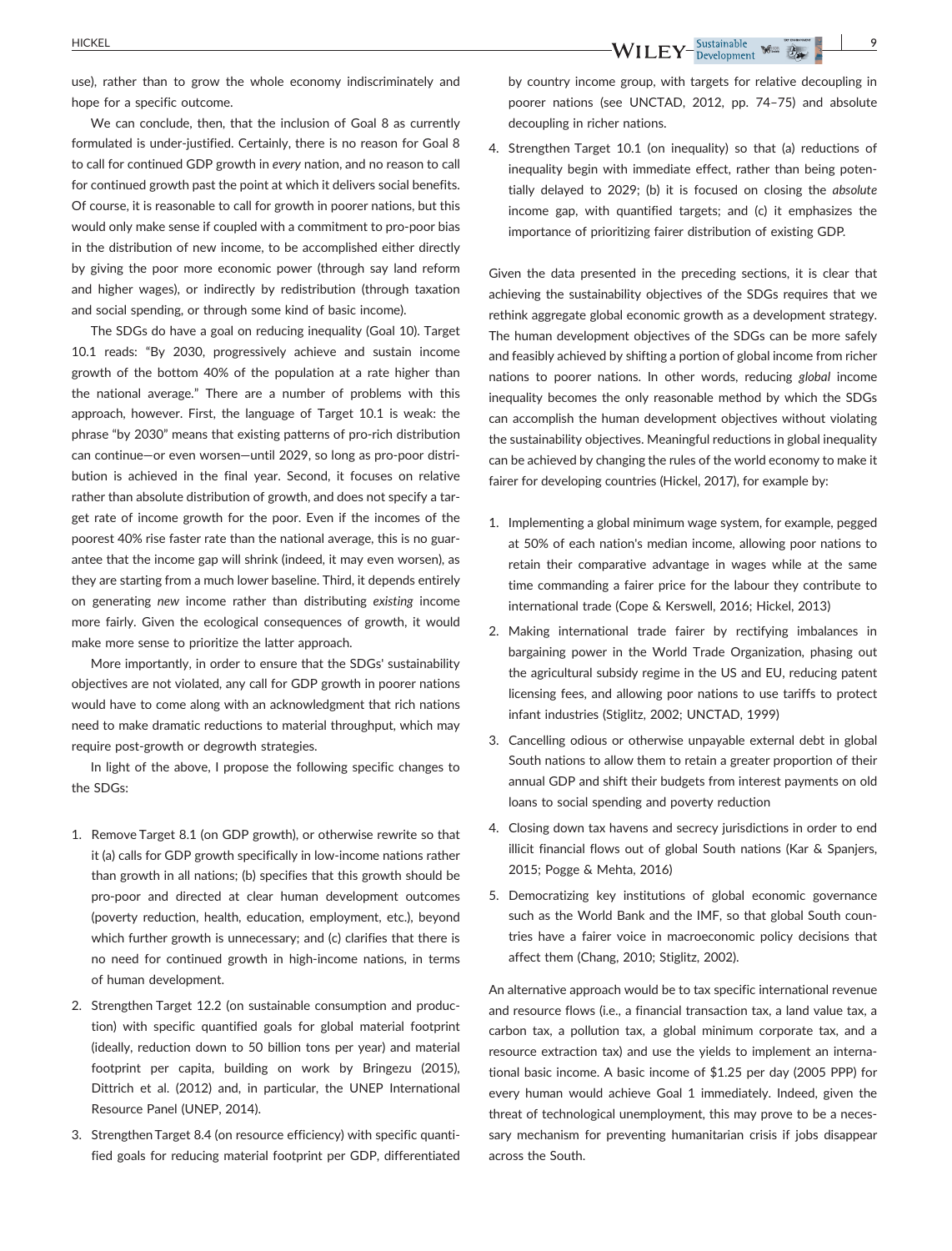$N$ **I**  $\text{LEY}$ <sup>-Sustainable</sup>  $\frac{1}{2}$ 

Unfortunately, none of these concerns are adequately addressed by the SDGs. Target 8.5 calls for "decent work for all" and "equal pay for work of equal value," and Target 10.4 calls for "wage and social protection policies," but there are no quantified objectives and no mention of global standards. Targets 2a and 10a call for fairer trade rules, but these have been included only as supplementary or subordinate objectives. Target 10.6 calls for "enhanced representation and voice for developing countries in decision making in global international economic and financial institutions," but provides no objectives for shifting voting power. Target 17.1 calls for improving domestic capacity for tax collection, but offers no concrete policy objectives (such as country‐by‐country reporting, global minimum corporate tax, etc) and says nothing about the tax haven system controlled mostly by rich countries. Target 17.4 calls for debt "restructuring," but says nothing about debt cancellation.

Most importantly, resolving the contradictions of the SDGs requires rethinking the use of GDP as an indicator of progress—a purpose it was never intended to serve (Costanza, Hart, Posner, & Talberth, 2009; Fioramonti, 2013; Kuznets, 1934; Stiglitz, Sen, & Fitoussi, 2010). During the SDG negotiations, some parties called for GDP to be replaced with a more balanced indicator, but this demand was not meaningfully incorporated into the final document. Target 17.19 reads: "By 2030, build on existing initiatives to develop measurements of progress on sustainable development that complement gross domestic product and support statistical capacity‐building in developing countries." The term "complement" here means that GDP is to remain the dominant indicator of progress, whereas the phrase "by 2030" effectively shelves the problem until 2029. If we are to find real pathways towards ecological sustainability, the United Nations will need to revisit this question with urgency. Target 17.9 will need to be strengthened to call for GDP to be phased out as a primary measure of progress by 2030 and replaced by indicators designed to incentivize the pursuit of human well‐being within planetary boundaries (O'Neill et al., 2018).

#### **ORCID**

*Jason Hickel* <https://orcid.org/0000-0002-0600-7938>

#### **REFERENCES**

- Alexander, S., Rutherford, J., & Floyd, J. (2018). A critique of the Australian national outlook decoupling strategy: A "Limits to Growth" perspective. *Ecological Economics*, *145*, 10–17. [https://doi.org/10.1016/j.ecolecon.](https://doi.org/10.1016/j.ecolecon.2017.08.014) [2017.08.014](https://doi.org/10.1016/j.ecolecon.2017.08.014)
- Alier, J. M. (2009). Socially sustainable economic de‐growth. *Development and Change*, *40*(6), 1099–1119. [https://doi.org/10.1111/j.1467](https://doi.org/10.1111/j.1467-7660.2009.01618.x)‐7660. [2009.01618.x](https://doi.org/10.1111/j.1467-7660.2009.01618.x)
- Anderson, K., & Bows, A. (2011). Beyond 'dangerous' climate change: Emission scenarios for a new world. *Philosophical Transactions of the Royal Society of London A*, *369*(1934), 20–44. [https://doi.org/](https://doi.org/10.1098/rsta.2010.0290) [10.1098/rsta.2010.0290](https://doi.org/10.1098/rsta.2010.0290)
- Anderson, K., & Peters, G. (2016). The trouble with negative emissions. *Science*, *354*(6309), 182–183.<https://doi.org/10.1126/science.aah4567>
- Australian Bureau of Agricultural and Resource Economics (ABARE) (2008). Energy in Australia. Canberra.
- Bringezu, S. (2015). Possible target corridor for sustainable use of global material resources. *Resources*, *4*(1), 25–54. [https://doi.org/10.3390/](https://doi.org/10.3390/resources4010025) [resources4010025](https://doi.org/10.3390/resources4010025)
- Bringezu, S., Schultz, H., Steger, S., & Baudisch, J. (2004). International comparison of resource use and its relation to economic growth. *Ecological Economics*, *51*(1), 97–124. [https://doi.org/10.1016/](https://doi.org/10.1016/j.ecolecon.2004.04.010) [j.ecolecon.2004.04.010](https://doi.org/10.1016/j.ecolecon.2004.04.010)
- CCC (2008). *Building a low‐carbon economy—The UK's contribution to tackling climate change*. Norwich, UK: The Stationery Office.
- Chang, H. (2010). *Bad Samaritans: The myth of free trade and the secret history of capitalism*. USA: Bloomsbury Publishing USA.
- Cope, Z., & Kerswell, T. (2016). In I. Ness & Z. Cope (Eds.), *The Palgrave encyclopedia of imperialism and anti‐imperialism*. London: Palgrave Macmillan.
- Costanza, R., Hart, M., & Posner, S., Talberth, J. (2009). Beyond GDP: The need for new measures of progress. The Pardee Papers.
- D'Allessandro, S., Dittmer, K., Distefano, T., & Cieplinski, A. (2018). EUROGREEN model of job creation in a post‐growth economy. The Greens and EFA in the European Parliament.
- De Coninck, H., & Benson, S. M. (2014). Carbon dioxide capture and storage: Issues and prospects. *Annual Review of Environment and Resources*, *39*, 243–270. [https://doi.org/10.1146/annurev](https://doi.org/10.1146/annurev-environ-032112-095222)‐environ‐032112‐095222
- De Schutter, O. (2014). Report on agroecology and the right to food. United Nations.
- Deaton, A. (2008). Income, health, and well‐being around the world: Evidence from the Gallup World Poll. *The Journal of Economic Perspectives*, *22*(2), 53–72.<https://doi.org/10.1257/jep.22.2.53>
- Dittrich, M., Giljum, S., Lutter, S., & Polzin, C. (2012). *Green economies around the world. Implications of resource use for development and the environment*. Vienna: SERI.
- Easterlin, R. A. (1995). Will raising the incomes of all increase the happiness of all? *Journal of Economic Behavior and Organization*, *27*(1), 35–47. [https://doi.org/10.1016/0167](https://doi.org/10.1016/0167-2681(95)00003-B)‐2681(95)00003‐B
- Easterlin, R. A., McVey, L. A., Switek, M., Sawangfa, O., & Zweig, J. S. (2010). The happiness‐income paradox revisited. *Proceedings of the National Academy of Sciences*, *107*, 22463–22468. [https://doi.org/](https://doi.org/10.1073/pnas.1015962107) [10.1073/pnas.1015962107](https://doi.org/10.1073/pnas.1015962107)
- Esquivel, V. (2016). Power and the Sustainable Development Goals: A feminist analysis. *Gender and Development*, *24*(1), 9–23. [https://doi.](https://doi.org/10.1080/13552074.2016.1147872) [org/10.1080/13552074.2016.1147872](https://doi.org/10.1080/13552074.2016.1147872)
- European Academies Science Advisory Council (2018). *Negative Emission Technologies: What role in meeting Paris Agreement targets*? EASAC Policy Report 35.
- Fioramonti, L. (2013). *Gross domestic problem: The politics behind the world's most powerful number*. London: Zed Books.
- Food and Agricultural Organization (2012). *State of food insecurity in the world, 2012*. Rome: FAO.
- Fuss, S., Canadell, J. G., Peters, G. P., Tavoni, M., Andrew, R. M., Ciais, P., … Yamagata, Y. (2014). Betting on negative emissions. *Nature Climate Change*, *4*(10), 850–853.<https://doi.org/10.1038/nclimate2392>
- Giljum, S., Dittrich, M., Lieber, M., & Lutter, S. (2014). Global patterns of material flows and their socio‐economic and environmental implications. *Resources*, *3*(1), 319–339. [https://doi.org/10.3390/](https://doi.org/10.3390/resources3010319) [resources3010319](https://doi.org/10.3390/resources3010319)
- Global CCS Institute (2015). Global Status of CCS 2015: Summary Report.
- Grubler, A., Wilson, C., Bento, N., Boza‐Kiss, B., Krey, V., McCollum, D. L., … Valin, H. (2018). A low energy demand scenario for meeting the 1.5°C target and sustainable development goals without negative emissions technologies. *Nature Energy*, *3*(6), 515–527. [https://doi.org/](https://doi.org/10.1038/s41560-018-0172-6) [10.1038/s41560](https://doi.org/10.1038/s41560-018-0172-6)‐018‐0172‐6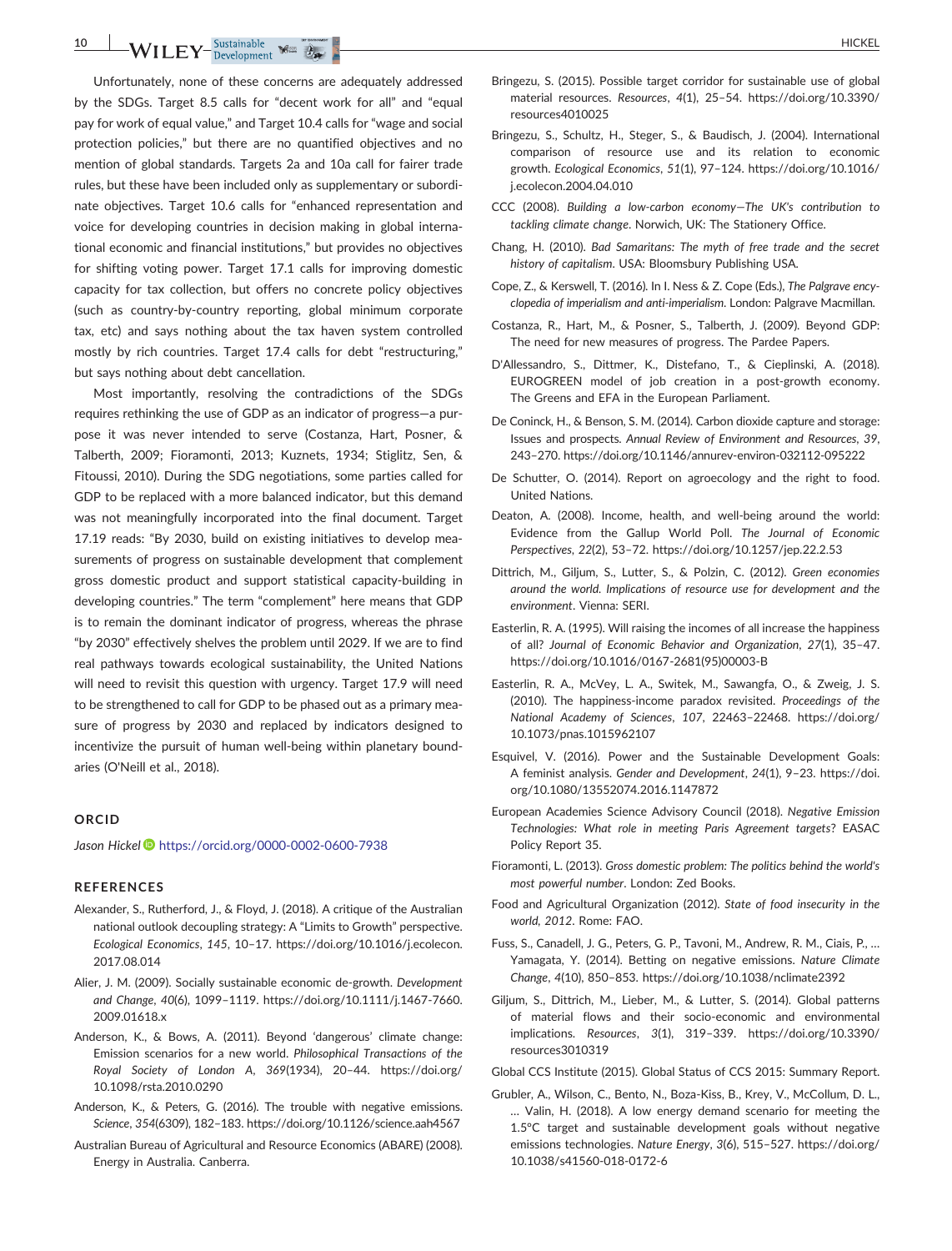- Gupta, J., & Vegelin, C. (2016). Sustainable development goals and inclusive development. *International Environmental Agreements: Politics, Law and Economics*, *16*(3), 433–448. [https://doi.org/10.1007/](https://doi.org/10.1007/s10784-016-9323-z) [s10784](https://doi.org/10.1007/s10784-016-9323-z)‐016‐9323‐z
- Gutowski, T., Cooper, D., & Sahni, S. (2017). Why we use more materials. *Philosophical Transactions of the Royal Society A*, *375*, 20160368, 1–16.<https://doi.org/10.1098/rsta.2016.0368>
- Hajer, M., Nilsson, M., Raworth, K., Bakker, P., Berkhout, F., De Boer, Y., … Kok, M. (2015). Beyond cockpit‐ism: Four insights to enhance the transformative potential of the sustainable development goals. *Sustainability*, *7*(2), 1651–1660.<https://doi.org/10.3390/su7021651>
- Hatfield‐Dodds, S., Schandl, H., Adams, P. D., Baynes, T. M., Brinsmead, T. S., Bryan, B. A., … Wonhas, A. (2015). Australia is 'free to choose' economic growth and falling environmental pressures. *Nature*, *527*(7576), 49–53.<https://doi.org/10.1038/nature16065>
- Heck, V., Gerten, D., Lucht, W., & Popp, A. (2018). Biomass-based negative emissions difficult to reconcile with planetary boundaries. *Nature Climate Change*, *8*(2), 151.
- Herring, H., & Sorrell, S. (2009). *Energy efficiency and sustainable consumption: The rebound effect*. Palgrave Macmillan.
- Hickel, J. (2013). It's time for a global minimum wage, *Al Jazeera English*.
- Hickel, J. (2017). *The divide: A brief guide to global inequality and its solutions*. London: Penguin Random House UK.
- Hoekstra, A. Y., & Wiedmann, T. O. (2014). Humanity's unsustainable environmental footprint. *Science*, *344*, 1114–1117. [https://doi.org/](https://doi.org/10.1126/science.1248365) [10.1126/science.1248365](https://doi.org/10.1126/science.1248365)
- Hof, A., den Elzen, M. G. J., & van Vuuren, D. (2009). *The use of economic analysis in climate change appraisal of post‐2012 climate policy*. Bilthoven, The Netherlands: Netherlands Environmental Assessment Agency.
- Holz, C., Siegel, L. S., Johnston, E., Jones, A. P., & Sterman, J. (2018). Ratcheting ambition to limit warming to 1.5 C–trade‐offs between emission reductions and carbon dioxide removal. *Environmental Research Letters*, *13*(6), 064028. [https://doi.org/10.1088/1748](https://doi.org/10.1088/1748-9326/aac0c1)‐9326/aac0c1
- Inglehart, R. (1997). *Modernization and postmodernization: Cultural, political and economic change in 43 societies*. Princeton: Princeton University Press.
- International Council for Science and International Social Science Council (2015). Report: Review of targets for the sustainable development goals: The science perspective.
- IPCC (2000). Special report on emissions scenarios.
- IPCC. (2018). Global warming of 1.5°C–Summary for policymakers. Switzerland: IPCC.
- IRENA (2018). Global energy transformation: A roadmap to 2050. International Renewable Energy Agency, Abu Dhabi.
- Jackson, T. (2009). *Prosperity without growth: Economics for a finite planet*. United Kingdom: Routledge. [https://doi.org/10.4324/](https://doi.org/10.4324/9781849774338) [9781849774338](https://doi.org/10.4324/9781849774338)
- Jacobson, M. Z., & Delucchi, M. A. (2011). Providing all global energy with wind, water, and solar power, Part I: Technologies, energy resources, quantities and areas of infrastructure, and materials. *Energy Policy*, *39*(3), 1154–1169. [https://doi.org/10.1016/j.enpol.2010.](https://doi.org/10.1016/j.enpol.2010.11.040) [11.040](https://doi.org/10.1016/j.enpol.2010.11.040)
- Kallis, G. (2011). In defense of degrowth. *Ecological Economics*, *70*(5), 873–880.<https://doi.org/10.1016/j.ecolecon.2010.12.007>
- Kallis, G. (2018). *Degrowth*. Newcastle‐upon‐Tyne: Agenda Publishing. <https://doi.org/10.2307/j.ctv5cg82g>
- Kar, D., & Spanjers, J. (2015). *Illicit financial flows from developing countries: 2004–2013*. Washington, DC: Global Financial Integrity.
- Krausmann, F., Gingrich, S., Eisenmenger, N., Erb, K. H., Haberl, H., & Fischer‐Kowalski, M. (2009). Growth in global materials use, GDP

and population during the 20th century. *Ecological Economics*, *68*(10), 2696–2705.<https://doi.org/10.1016/j.ecolecon.2009.05.007>

Kubiszewski, I., Costanza, R., Franco, C., Lawn, P., Talberth, J., Jackson, T., & Aylmer, C. (2013). Beyond GDP: Measuring and achieving global genuine progress. *Ecological Economics*, *93*, 57–68. [https://doi.org/](https://doi.org/10.1016/j.ecolecon.2013.04.019) [10.1016/j.ecolecon.2013.04.019](https://doi.org/10.1016/j.ecolecon.2013.04.019)

Kuznets, S. (1934). National Income, 1929–1932.

- Larkin, A., Kuriakose, J., Sharmina, M., & Anderson, K. (2017). What if negative emission technologies fail at scale? Implications of the Paris Agreement for big emitting nations. *Climate Policy*, *18*(6), 690–714.
- Max‐Neef, M. (1995). Economic growth and quality of life: A threshold hypothesis. *Ecological Economics*, *15*(2), 115–118. [https://doi.org/](https://doi.org/10.1016/0921-8009(95)00064-X) 10.1016/0921‐[8009\(95\)00064](https://doi.org/10.1016/0921-8009(95)00064-X)‐X
- Minx, J. C., Lamb, W. F., Callaghan, M. W., Fuss, S., Hilaire, J., Creutzig, F., … Khanna, T. (2018). Negative emissions—Part 1: Research landscape and synthesis. *Environmental Research Letters*, *13*(6), 063001. [https://doi.org/10.1088/1748](https://doi.org/10.1088/1748-9326/aabf9b)‐9326/aabf9b
- Moore Lappé, F., Clapp, J., Anderson, M., Lockwood, R., Forster, T., Nierenberg, D. … Schiavoni, C. (2013). Framing hunger: A response to the state of food insecurity in the world 2012. Retrieved from [http://www.ase.tufts.edu/gdae/pubs/rp/framinghunger.pdf.](http://www.ase.tufts.edu/gdae/pubs/rp/framinghunger.pdf)
- O'Neill, D. W., Fanning, A. L., Lamb, W. F., & Steinberger, J. K. (2018). A good life for all within planetary boundaries. *Nature Sustainability*, *1*(2), 88–95. [https://doi.org/10.1038/s41893](https://doi.org/10.1038/s41893-018-0021-4)‐018‐0021‐4
- Peters, G. (2017). Does the carbon budget mean the end of fossil fuels? *Climate News*.
- Pogge, T., & Mehta, K. (Eds.) (2016). *Global tax fairness*. Oxford: Oxford University Press. [https://doi.org/10.1093/acprof:oso/9780198725](https://doi.org/10.1093/acprof:oso/9780198725343.001.0001) [343.001.0001](https://doi.org/10.1093/acprof:oso/9780198725343.001.0001)
- Pongiglione, F. (2015). The need for a priority structure for the Sustainable Development Goals. *Journal of Global Ethics*, *11*(1), 37–42. [https://doi.](https://doi.org/10.1080/17449626.2014.1001912) [org/10.1080/17449626.2014.1001912](https://doi.org/10.1080/17449626.2014.1001912)
- Preston, S. H. (2007). The changing relation between mortality and level of economic development. *International Journal of Epidemiology*, *36*(3), 484–490.<https://doi.org/10.1093/ije/dym075>
- Pulselli, F. M., Coscieme, L., Neri, L., Regoli, A., Sutton, P. C., Lemmi, A., & Bastianoni, S. (2015). The world economy in a cube. *Global Environmental Change*, *35*, 41–51. [https://doi.org/10.1016/j.gloenvcha.](https://doi.org/10.1016/j.gloenvcha.2015.08.002) [2015.08.002](https://doi.org/10.1016/j.gloenvcha.2015.08.002)
- Raftery, A. E., Zimmer, A., Frierson, D. M., Startz, R., & Liu, P. (2017). Less than 2 C warming by 2100 unlikely. *Nature Climate Change*, *7*(9), 637.
- Reddy, S. G., & Kvangraven, I. (2015). Global Development goals: If at all, why, when and how?
- Schandl, H., Hatfield‐Dodds, S., Wiedmann, T., Geschke, A., Cai, Y., West, J., … Owen, A. (2016). Decoupling global environmental pressure and economic growth. *Journal of Cleaner Production*, *132*, 45–56. <https://doi.org/10.1016/j.jclepro.2015.06.100>
- Schneider, F., Kallis, G., & Martinez‐Alier, J. (2010). Crisis or opportunity? Economic degrowth for social equity and ecological sustainability. Introduction to this Special Issue. *Journal of Cleaner Production*, *18*(6), 511–518.<https://doi.org/10.1016/j.jclepro.2010.01.014>
- Schroder, E., & Storm, S. (2018). Economic growth and carbon emissions: The road to 'hothouse Earth' is paved with good intentions. *Institute for New Economic Thinking*. Working Paper 84
- Smith, P., Davis, S. J., Creutzig, F., Fuss, S., Minx, J., Gabrielle, B., … Yongsung, C. (2016). Biophysical and economic limits to negative CO2 emissions. *Nature Climate Change*, *6*(1), 42–50. [https://doi.org/](https://doi.org/10.1038/nclimate2870) [10.1038/nclimate2870](https://doi.org/10.1038/nclimate2870)
- Steinberger, J. K., & Roberts, J. (2010). From constraint to sufficiency: The decoupling of energy and carbon from human needs,